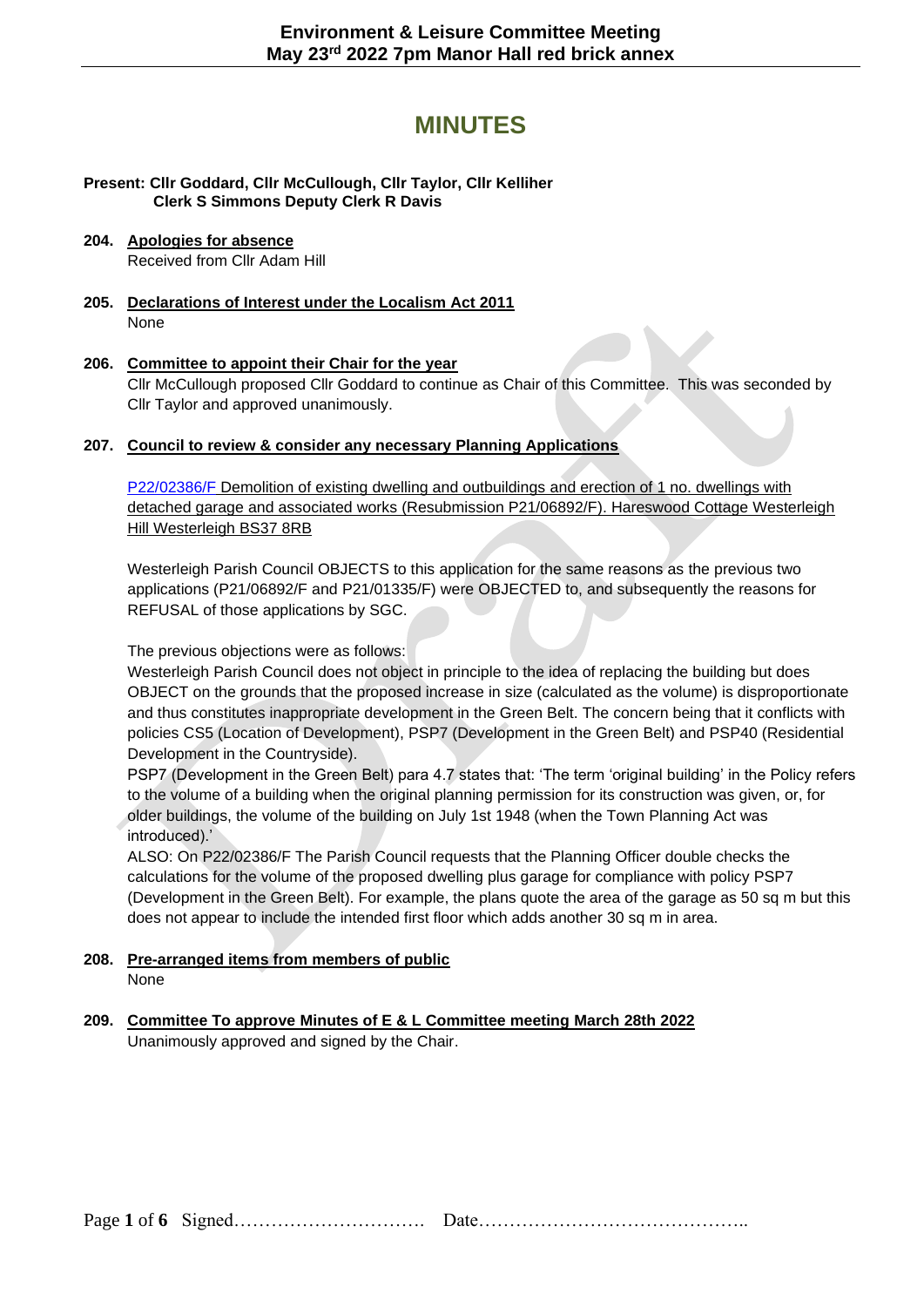#### **210. Committee to receive information on relevant community benefit budgets**

The Clerk had provided the following figures on E & L budgets:

| 06 Environment & Leisure      |                                                 | <b>Receipts</b> |                 | <b>Payments</b> |                 | <b>Current Balance</b> |                        |
|-------------------------------|-------------------------------------------------|-----------------|-----------------|-----------------|-----------------|------------------------|------------------------|
| Code Title                    |                                                 | Bal. B/Fwd.     | <b>Budget</b>   | Actual          | <b>Budget</b>   | <b>Actual</b>          | <b>Budget</b>          |
|                               |                                                 |                 |                 |                 |                 |                        |                        |
| 20                            | <b>Westerleigh Playing Field Inspections</b>    |                 |                 |                 | 1,500.00        | 77.00                  | 1,423.00               |
| 21                            | Westerleigh Playing Field repairs & maintenance |                 |                 |                 | 1,000.00        |                        | 1,000.00               |
| 22                            | Newman Field inspections                        |                 |                 |                 | 1,500.00        | 77.00                  | 1,423.00               |
| 23                            | Newman Field repairs & maintenance              |                 |                 |                 | 3,000.00        |                        | 3,000.00               |
| 24                            | Bins - Emptying & new bin costs                 |                 |                 |                 | 7,000.00        | 472.00                 | 6,528.00               |
| 26                            | Bus shelter inspections & repairs               |                 |                 |                 | 500.00          |                        | 500.00                 |
| 27                            | Public seat repairs & maintenance               |                 |                 |                 | 500.00          |                        | 500.00                 |
| 28                            | Pansy Vale works                                |                 |                 |                 | 500.00          |                        | 500.00                 |
| 29                            | The Pound works                                 |                 |                 |                 | 500.00          |                        | 500.00                 |
| 30                            | Mayshill works                                  |                 |                 |                 | 500.00          |                        | 500.00                 |
| 31                            | Ivory Wood works                                |                 |                 |                 | 500.00          |                        | 500.00                 |
| 32                            | Cenotaph works                                  |                 |                 |                 | 500.00          |                        | 500.00                 |
| 33                            | <b>Grass cutting</b>                            |                 |                 |                 | 12,000.00       | 1,552.58               | 10,447.42              |
| 34                            | Ash die-back & tree planting                    |                 |                 |                 | 5,000.00        |                        | 5,000.00               |
| 35                            | <b>Bitterwell Lake Disabled Loo</b>             |                 |                 |                 | 2,500.00        | 174.80                 | 2,325.20               |
| 36                            | <b>Bitterwell Lake Aerator electricity</b>      |                 |                 |                 | 500.00          | 39.18                  | 460.82                 |
| 38                            | Bitterwell Lake Chalet Maintenance & Repairs    | 4,514.83        |                 |                 | 2,836.78        |                        | 7.351.61               |
|                               |                                                 | £4,514.83       |                 |                 | 40,336.78       | £2,392.56              | 42,459.05              |
| 07 Community Benefit Projects |                                                 |                 | <b>Receipts</b> |                 | <b>Payments</b> |                        | <b>Current Balance</b> |
| Code Title                    |                                                 | Bal. B/Fwd.     | <b>Budget</b>   | Actual          | <b>Budget</b>   | <b>Actual</b>          | <b>Budget</b>          |
| 42                            | Avon Wildlife Trust                             |                 |                 |                 |                 |                        |                        |
| 53                            | <b>Community Benefit Says Court Farm</b>        | 54,133.93       | 19,800.00       | 19,800.00       | 19,800.00       | 7,700.00               | 66.233.93              |
| 54                            | CIL/S106 benefit                                | 13,376.15       | 62,824.67       | 62,824.67       | 62,824.67       | 389.00                 | 75,811.82              |
|                               | <b>Angling Trust Grant</b>                      |                 |                 |                 |                 |                        |                        |
| 59<br>62                      | <b>LNAP Local Nature Action Plan</b>            | 4.685.00        |                 |                 |                 | 108.98                 | 4.576.02               |
| 63                            | <b>BIN PROJECT</b>                              | 10,000.00       |                 |                 |                 |                        | 10,000.00              |
|                               |                                                 |                 |                 |                 |                 |                        |                        |
|                               |                                                 | £82,195.08      | 82.624.67       | £82,624.67      | 82,624.67       | £8,197.98              | 156,621.77             |
|                               |                                                 |                 |                 |                 |                 |                        |                        |

## **211. Committee to discuss LOCAL AREA NATURE PLAN progress and any future projects needing approval including:**

#### Feedback from Westerleigh LNAP engagement event

Cllr Taylor fed back that the event, held at Westerleigh Village Hall on April 19<sup>th</sup>, had gone well and various ideas were put forward. Unfortunately, local landowners with large areas of pastureland that could be managed for nature did not attend. The sub group will need to engage them separately. A number of attendees left their contact details and they will be contacted to see if a village nature group can be set up. The LNAP sub group will meet in June to develop an action plan of nature projects. The Avon Wildlife Trust monthly events will be integrated into an LNAP communications plan.

#### No Mow May feedback/future ideas and arrangements for Pansy Vale

Pansy Vale has been left uncut for No Mow May with pleasing results so far. Photographs taken by a local resident have been posted on the WPC Facebook page to publicise the campaign. The mowing contractor has been instructed to cut the area as normal in June and leave it to recover on its own. The Deputy Clerk will contact the contractor to check when the area will be cut and to request that the first cut is higher than usual (if possible) to allow a gradual recovery.

#### Coalpit Heath Public engagement event

The event will be held in September in conjunction with Avon Wildlife Trust, as part of their programme of monthly events. (PMN - Event booked for Mon 5<sup>th</sup> September 4.30 – 6.30pm at Coalpit Heath Village Hall – The Miners Club – with George Cook from Avon Wildlife Trust attending).

### **212. Committee to discuss LITTER & SGC possible joint project**

Cllr Taylor gave an overview of the contact he had with Maidstone Borough Council who are running a LitterCam project and the video call that he and the Clerk had with the MD of LitterCam.

LitterCam would only proceed to consider working with the PC to set up a test scenario (in a car par with staged litter dropping) if we worked in conjunction with SGC. This brings us back to the original point of getting less than enthusiastic support for the Parish problem. It was felt that an approach by a Cabinet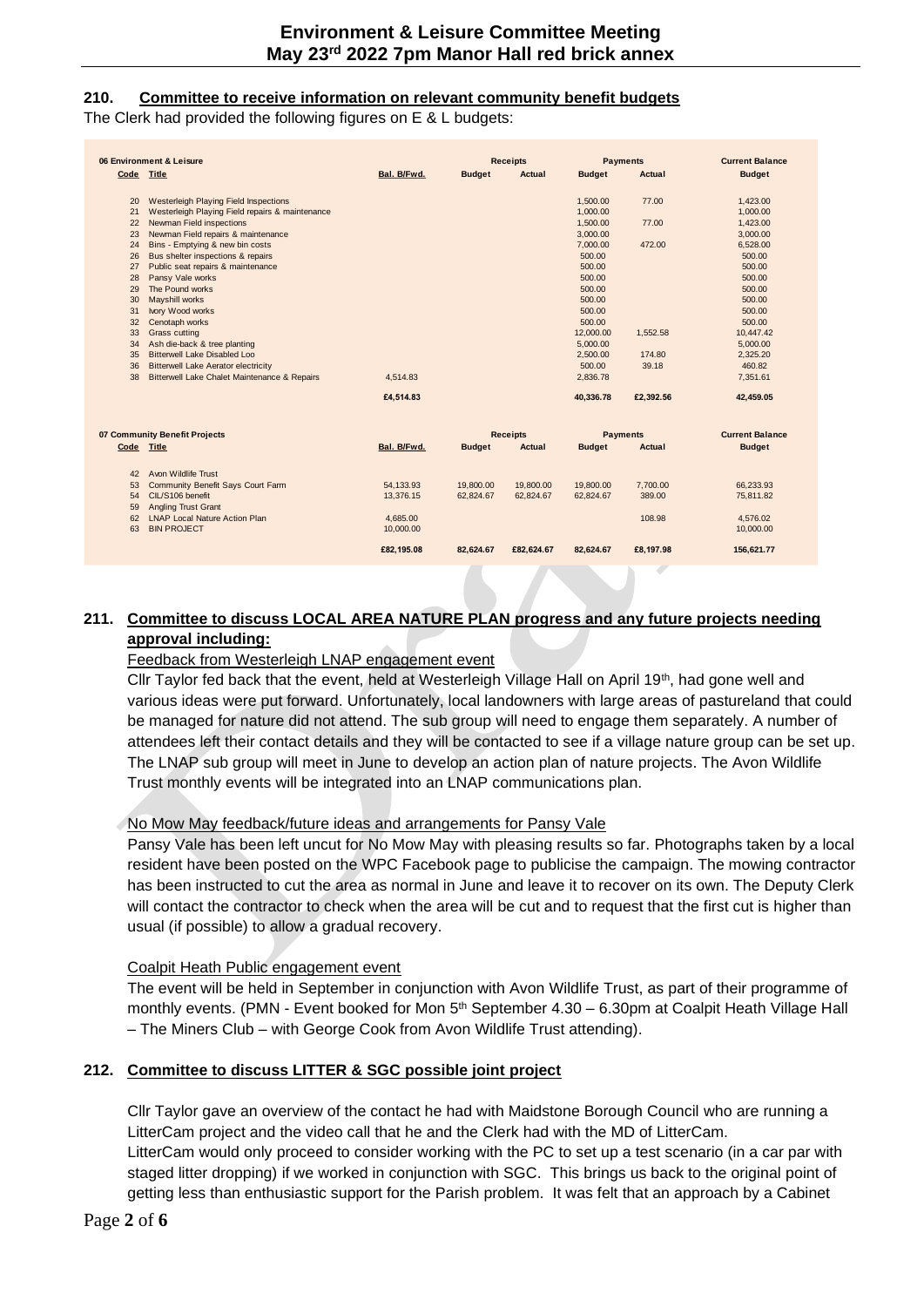member might gain support so the Clerk was asked to set up a meeting with Cllr Reade (with Clerk & Cllr Taylor) to discuss the issues.

#### **213. Committee to discuss/approve progress with ongoing projects including:**

- Tree Survey for ash die-back should be imminent now that trees in full leaf. The requirements will then be assessed and costed as in previous years.
- Large Fishing Platform Handrail Paul has been asked again to do this as a matter of urgency
- Parish Council bus stop refurbishments The Clerk & Deputy are formulating a list of items to meet with CRB. This will be on the list.
- Avon Wildlife Trust the arrangements and funding for this financial year are agreed and in hand. This includes a presence at the September Coalpit Heath LNAp public engagement event.
- Play equipment general non-urgent repairs and enhancements identified by this years RoSPA inspections are being coordinated by the Deputy Clerl/CRB.
- Signage at Bitterwell Lake in hand with CRB. Top lake entrance fence will be painted after the car park has been reinstated following the Wessex Water compound closure. The two signs there will then be installed.
- More sleepers along car park edge On CRB list for getting quotes once the number is known after the car park has been reinstated following the Wessex Water compound closure.
- Outstanding installation of path at Lake This has been outstanding many months and the Clerk was asked to give HP Building Services the deadline of end of June otherwise an alternative contractor will be appointed.

### **214. Committee to receive update of progress with Bin Project**

The Deputy Clerk is managing this project with the allocated budget of £10,000. The checks on locations and licences for 6 new bins will take place over the next few months. The 7 replacement bins will have their locations checked for sizes and types and then be ordered. Installation will be by CRB.

#### **215. Committee to discuss and prioritise future project ideas identified in Minute 199 of E&L meeting on 28.3.22**

It was agreed that the LNAP sub group will review the projects falling into the nature and biodiversity category (as per minute 199), for inclusion in the developing Local Nature Action Plan. Projects that could be undertaken by the Parish Council were discussed and prioritised using a score of 1-4 (or NO) as follows:. 1 – Yes: Immediate start; 2 - Yes: within ONE year (2022/23); 3 – Yes: within TWO years (by April 2024); 4 - Maybe/ potential medium-term project within THREE years (by April 2025) Actions were agreed where appropriate.

| <b>Project idea</b>                | <b>Notes</b>                                                           | <b>Priority</b> | <b>Next action &amp; Lead Cllr</b>                               |
|------------------------------------|------------------------------------------------------------------------|-----------------|------------------------------------------------------------------|
| Projects rejected                  |                                                                        |                 |                                                                  |
| Speed indicator<br>signs, fixed or |                                                                        | <b>NO</b>       | None - Cllrs agreed that SGC<br>existing speed indicators signs  |
| mobile                             |                                                                        |                 | and monitoring activities were<br>sufficient.                    |
| Adult outdoor gym<br>equipment     | Gain feedback from Charfield<br>Memorial Hall where this was installed | <b>NO</b>       | None - Clirs agreed that gym<br>equipment at Westerleigh Playing |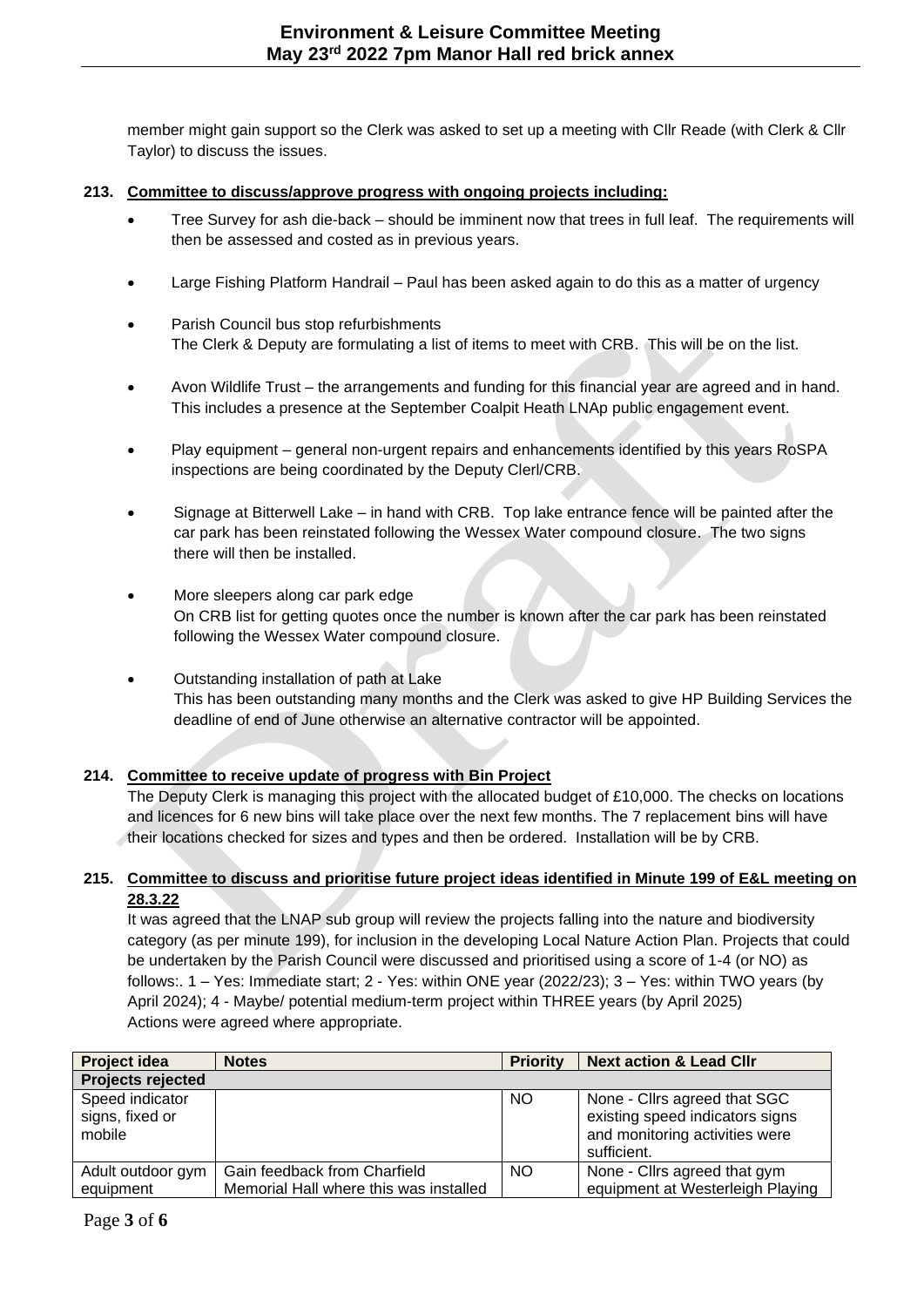# **Environment & Leisure Committee Meeting May 23rd 2022 7pm Manor Hall red brick annex**

| Project idea                       | <b>Notes</b>                              | <b>Priority</b> | <b>Next action &amp; Lead Cllr</b>  |  |  |  |
|------------------------------------|-------------------------------------------|-----------------|-------------------------------------|--|--|--|
|                                    |                                           |                 | Field/ Newman's Field, would not    |  |  |  |
|                                    | in 2021. The Clerk reported that the      |                 |                                     |  |  |  |
|                                    | Charfield equipment does not appear       |                 | receive enough use to justify the   |  |  |  |
|                                    | to be well-used.                          |                 | initial investment and ongoing      |  |  |  |
|                                    | maintenance costs.                        |                 |                                     |  |  |  |
| <b>Projects prioritised</b>        |                                           |                 |                                     |  |  |  |
| 1. Walking trails                  | Two existing trail maps, plus a website   | 1               | Clerk to add links to walking       |  |  |  |
|                                    | of walks local to Frampton Cotterell      |                 | leaflets and village action website |  |  |  |
|                                    | https://www.villageaction.org.uk/village  |                 | to                                  |  |  |  |
|                                    | -action-activities/village-walks          |                 | www.westerleighparishcouncil.org    |  |  |  |
|                                    | https://oneyou.southglos.gov.uk/wp-       |                 | <u>.uk</u>                          |  |  |  |
|                                    | content/uploads/sites/414/2019/03/The     |                 |                                     |  |  |  |
|                                    | -Dramway-Path.pdf - Dramway               |                 |                                     |  |  |  |
|                                    | Heritage-Walks-Booklet-Final-Draft.pdf    |                 |                                     |  |  |  |
|                                    | (southglos.gov.uk) Frampton Cotterell     |                 |                                     |  |  |  |
|                                    | and Coalpit Heath                         |                 |                                     |  |  |  |
|                                    | Printed some time ago.                    |                 |                                     |  |  |  |
| 2. Solar panels on                 | Invite grant applications from            | $\mathbf{1}$    | Advertise WPC community benefit     |  |  |  |
| structures                         | community buildings and linking with      |                 | grants to building managers in      |  |  |  |
|                                    | energy audits being carried out by        |                 | conjunction with volunteers doing   |  |  |  |
|                                    | volunteers.                               |                 | energy audits, on website/ in       |  |  |  |
|                                    |                                           |                 | person. (Lead-Cllr Kelliher in      |  |  |  |
|                                    |                                           |                 | association with Centre for         |  |  |  |
|                                    |                                           |                 | Sustainability)                     |  |  |  |
| 3.More                             | e.g. St Saviours/Ring O Bells, Coalpit    | $\overline{1}$  | Clerk to investigate St Saviours    |  |  |  |
| defibrillators                     | Heath                                     |                 | as a possible location - close to   |  |  |  |
|                                    |                                           |                 | the Manor School Field. Report      |  |  |  |
|                                    |                                           |                 | back to next E&L committee          |  |  |  |
|                                    |                                           |                 | meeting.                            |  |  |  |
| 4. Parish                          | Cllr Hill has suggested two possible      | 1               | Cllr Hill to contact developers to  |  |  |  |
| Noticeboard at                     | locations (at entrance or on central      |                 | discuss location, noticeboard       |  |  |  |
| Blackberry Park,                   | green area) & is on residents'            |                 | design and permission. Report       |  |  |  |
| <b>Coalpit Heath</b>               | committee so has contacts with            |                 | back to Cllrs (Lead - Cllr Hill)    |  |  |  |
|                                    | developers.                               |                 |                                     |  |  |  |
| 5.Memorial                         | Small memorial copse of 15-20 trees       | 1               | Clerk/Deputy to develop draft       |  |  |  |
| woodland at                        | proposed. Possible location adjacent      |                 | memorial policy AND contact tree    |  |  |  |
| Newman's Field                     | to zip wire with a post/ sculpture to add |                 | suppliers/planters for estimates,   |  |  |  |
|                                    | plaques. No more room for memorial        |                 | for approval. Add into Local        |  |  |  |
|                                    | benches at this location. Memorial        |                 | Nature Action Plan.                 |  |  |  |
|                                    | policy required.                          |                 | (Clerk/Deputy)                      |  |  |  |
| 6.Westerleigh                      | Project identified at the Westerleigh     | 1               | Deputy Clerk info on radar key-     |  |  |  |
|                                    |                                           |                 |                                     |  |  |  |
| Playing Field -<br>disabled access | Nature Plan engagement event              |                 | operated field gate (similar to     |  |  |  |
|                                    | (19/04/22). Currently no disabled         |                 | <b>Wapley Bushes Local Nature</b>   |  |  |  |
| ramp from                          | access to the field.                      |                 | Reserve access), to be installed    |  |  |  |
| Westerleigh                        |                                           |                 | by WPC maintenance contractor,      |  |  |  |
| Village Hall car                   |                                           |                 | quote needed (CRB list) Action-     |  |  |  |
| park                               |                                           |                 | Clerk/Deputy                        |  |  |  |
| 7. Westerleigh                     | Project identified at the Westerleigh     | 1               | Clerk/Deputy to obtain price for 3  |  |  |  |
| Playing Field -                    | Nature Plan engagement event              |                 | x picnic benches to be installed by |  |  |  |
| picnic benches                     | (19/04/22).                               |                 | WPC maintenance contractor, to      |  |  |  |
|                                    |                                           |                 | be approved. Agree locations with   |  |  |  |
|                                    |                                           |                 | Westerleigh Cllrs.                  |  |  |  |
| 8. Frome Valley                    | Highlights may include: to highlight      | $\overline{2}$  | Clerk/Deputy to prepare article in  |  |  |  |
| Voice full page                    | work of WPC (e.g. youth consultation      |                 | winter 2022 for publication late    |  |  |  |
| parish council                     | outcome, grants) and advertise for        |                 | 22/early 2023, (Deputy to liaise    |  |  |  |
| article                            | candidates.                               |                 | with Cllr Clark on ideas.)          |  |  |  |
|                                    |                                           |                 |                                     |  |  |  |
| 9. Xmas Lights for                 | Quotation obtained previously for         | $3 -$           | Clerk to revisit quotation and add  |  |  |  |
| the Badminton                      | Badminton Rd (prepare lamp posts          | Xmas            | to future E&L agenda for            |  |  |  |
| Road                               | and rent lights for four years). Smaller  | 2023            | discussion.                         |  |  |  |
|                                    | area considered around the Badminton      |                 |                                     |  |  |  |
|                                    | Rd / St Saviours crossroads.              |                 |                                     |  |  |  |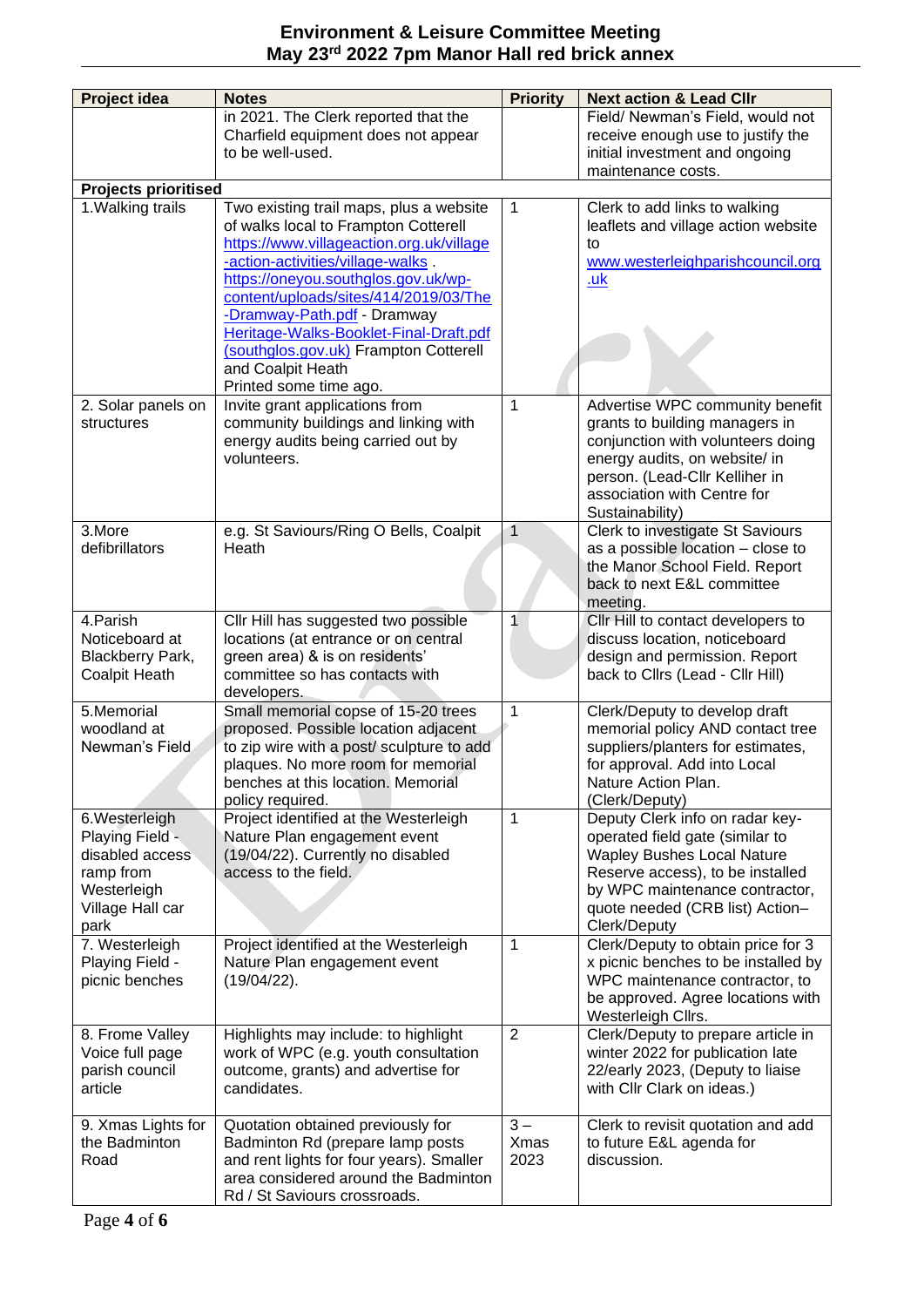## **Environment & Leisure Committee Meeting May 23rd 2022 7pm Manor Hall red brick annex**

| Project idea                                                                              | <b>Notes</b>                                                                                                                                                                               | <b>Priority</b>           | <b>Next action &amp; Lead Clir</b>                                                                                                                                                                                                                                                                 |
|-------------------------------------------------------------------------------------------|--------------------------------------------------------------------------------------------------------------------------------------------------------------------------------------------|---------------------------|----------------------------------------------------------------------------------------------------------------------------------------------------------------------------------------------------------------------------------------------------------------------------------------------------|
| 10. (NEW<br>PROJECT)<br>Retrofit solar<br>panels to<br><b>Bitterwell Lake</b><br>aerator  | Cllrs identified an additional project to<br>investigate solar panels to power the<br>aerator.                                                                                             | 3                         | Clerk to discuss project with Cllr<br>McCullough and add to future<br>E&L agenda for discussion.                                                                                                                                                                                                   |
| 11. Accessible<br>play equipment<br>suitable for<br>children with<br>disabilities         | Nothing in place currently. Westerleigh<br>Playing Field (WPF) wooden<br>equipment is reaching end of life. Must<br>be installed AFTER disabled access to<br>WPF has been completed.       | 3 (2023/<br>24<br>budget) | Include accessible equipment in<br>brief for replacement of wooden<br>climbing equipment in WPF play<br>area (to be delivered in 2023/24).                                                                                                                                                         |
| 12. Outdoor<br>classroom at<br>Newman's Field &<br>toilets associated.<br>extended path   | Lake Manager has concerns about<br>ASB but isn't against the project. Could<br>consider simpler lakeside classroom<br>with outdoor learning area in wooded<br>area, plus separate toilets. | 3/4                       | Clerk to discuss with Cllr<br>McCullough and revise project<br>idea. Add to future E&L agenda<br>for discussion.                                                                                                                                                                                   |
| 13. Mayawaki<br>Mini Forest on<br>Mays Hill triangle<br>as per<br>Tytherington<br>example | See https://bristoltreeforum.org/btf-<br>2020-newsletter/miyawaki-or-tiny-<br>forests/                                                                                                     | $\overline{\mathbf{4}}$   | Cllrs agreed Mays Hill triangle<br>was not a suitable location unless<br>for small number of orchard trees,<br>but other locations could be<br>considered.<br>Deputy Clerk to discuss<br>alternative locations with Cllr<br>Clark and report back to a future<br><b>E&amp;L Committee meeting.</b> |
| 14. Water "Refill"<br>stations as per<br>Frampton<br>Cotterell example                    | Project Officer at Frampton PC is<br>happy to share her research and<br>lessons learned from the project.                                                                                  | 4                         | Deputy Clerk to identify possible<br>locations & check lessons with<br>Project Officer at FCPC. Report<br>back to a future E&L Committee<br>meeting.                                                                                                                                               |

# **216. Committee to discuss any projects identified by Lake Manager at Bitterwell Lake**

The Lake Manager has mentioned a range of projects and ideas. The Deputy Clerk will write to him requesting details of timings and costings for:

- The next 4 or 5 priority fishing platforms
- A further lake netting/audit
- Restocking with more fish
- Any other plans for next 2 to 3 years

#### **217. Committee to consider/approve any other items considered necessary by Clerk including:** Wessex Water at Bitterwell Lake/Ram Hill

The Clerk has arranged a meeting 24/5/22 with the Site Manager Andy Cockram to discuss the process of removing the compound by 1<sup>st</sup> June and reinstating the entrance and car park surfaces w/c/ 6<sup>th</sup> June.

# Water leak/new pipes at The Chalet & Henfield Hall

In order to fix the leak and separate the supply into two BBM will be carrying out work from 30<sup>th</sup> May. (Trench may be dug a few days earlier). Lake Manager to remove obstacles and rubbish. Henfield Hall Committee have asked Clerk to oversee whole works and bill them for their part. Further inspection by Bristol Water is booked for 8<sup>th</sup> June in order for final arrangements to be made.

# **218. Items considered urgent or exempt by the Chair**

# None from Chair.

Cllr Taylor asked if LNAP links for us and neighbouring parishes could be put on our website as well as our MAP which could then be removed from his own Google account.